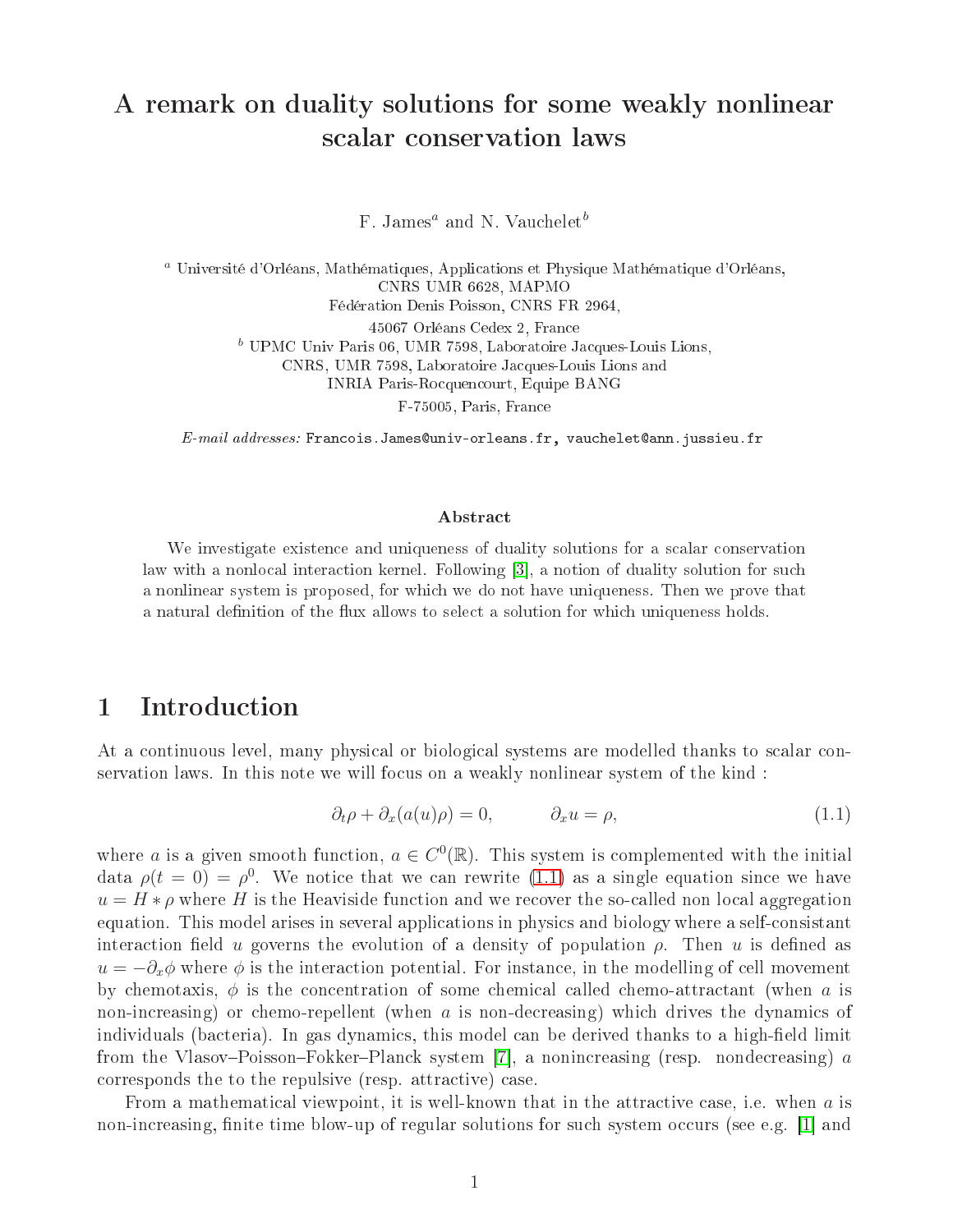references therein). Therefore one has to look for solutions  $\rho$  which are measure-valued in space. which generates several difficulties, because the velocity  $a(u)$  turns out to be discontinuous, so that the product in the divergence term is not well defined, and the corresponding flow has to be defined cautiously. A recent approach consists in using techniques from optimal transport. see [4]. Another possibility is to define a priori the product. For the Vlasov–Poisson system, this has been done in  $|7|$ .

The aim of this note is to interpret  $(2.2)$  as a *linear* conservation equation solved in the duality sense [2], the product being defined afterwards, following the strategy introduced in [3] for pressureless gases. Therefore we re
all in the next se
tion the notion of duality solutions and some useful results. In Section 3 we state and prove the main result concerning existence and uniqueness of duality solutions of system  $(1.1)$ . Section 4 is devoted to some examples of appli
ations of this result.

## 2 Duality solutions for linear equations

The notion of duality solutions was introduced in  $[2]$  to give a sense to linear conservation equations

<span id="page-1-0"></span>
$$
\partial_t \rho + \partial_x (b\rho) = 0,\tag{2.2}
$$

when the coefficient  $b$  can be discontinuous but satisfies the so-called one-sided Lipschitz (OSL) ondition

<span id="page-1-2"></span>
$$
\partial_x b(t,.) \le \beta(t) \qquad \text{for } \beta \in L^1(0,T) \text{ in the distribution sense.} \tag{2.3}
$$

Duality solutions are defined as weak solutions, the test functions being specific Lipschitz solutions to the ba
kward linear transport equation

<span id="page-1-1"></span>
$$
\partial_t p + b(t, x)\partial_x p = 0, \quad p(T,.) = p^T \in \text{Lip}(\mathbb{R}).\tag{2.4}
$$

**Definition 2.1** 1. We say that a Lipschitz solution p to  $(2.4)$  is a reversible solution if p is locally constant on the set

$$
\mathcal{V}_e = \Big\{ (t,x) \in [0,T] \times \mathbb{R}; \ \exists \ p_e \in \mathcal{E}, \ p_e(t,x) \neq 0 \Big\}.
$$

2. We say that  $\rho \in C([0,T]; \mathcal{M}_{loc}(\mathbb{R}) - \sigma(\mathcal{M}_{loc}, C_c))$  is a duality solution to [\(2.2\)](#page-1-0) if for any  $0 < \tau \leq T$ , and any **reversible** solution p to [\(2.4\)](#page-1-1) with compact support in x, the function  $t \mapsto \int_{\mathbb{R}} p(t,x)\rho(t,dx)$  is constant on  $[0,\tau]$ .

The most important facts for our purpose concerning duality solutions are gathered in the following theorem.

#### **Theorem 2.2** *(Bouchut, James [2])*

<span id="page-1-3"></span>1. Given  $\rho^{\circ} \in \mathcal{M}_{loc}(\mathbb{R})$ , under the assumptions [\(2.3\)](#page-1-2), there exists a unique  $\rho \in C([0, +\infty[, \mathcal{M}_{loc}(\mathbb{R})),$ duality solution to [\(2.2\)](#page-1-0), such that  $\rho(0,.) = \rho^{\circ}$ . Moreover, if  $\rho^{\circ}$  is nonnegative, then  $\rho(t, \cdot)$  is nonnegative for a.e.  $t \geq 0$ . And we have the mass conservation  $|\rho(t, \cdot)|(\mathbb{R}) = |\rho^{\circ}|(\mathbb{R})$ , for a.e.  $t \in ]0, T[$ .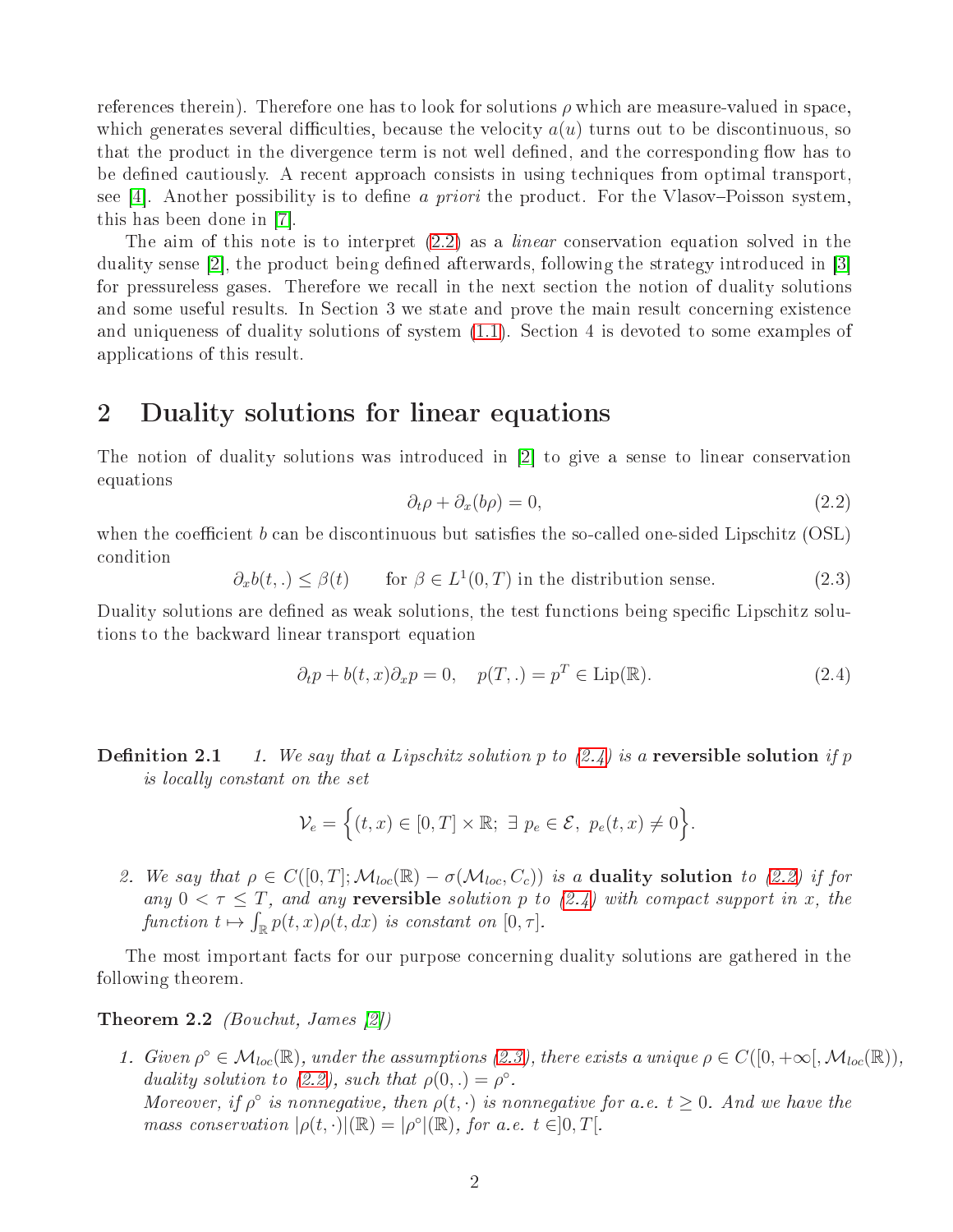2. Backward flow and push-forward: the duality solution satisfies

<span id="page-2-3"></span>
$$
\forall t \in [0, T], \forall \phi \in C_c(\mathbb{R}), \quad \int_{\mathbb{R}} \phi(x)\rho(t, dx) = \int_{\mathbb{R}} \phi(X(t, 0, x))\rho^0(dx), \tag{2.5}
$$

where the **backward flow**  $X$  is defined as the unique reversible solution to

$$
\partial_t X + b(t, x)\partial_x X = 0 \quad in \ ]0, s[\times \mathbb{R}, \quad X(s, s, x) = x.
$$

3. There exists a bounded Borel function  $\widehat{b}$ , called **universal representative** of b, such that  $\ddot{b} = b$  almost everywhere, and for any duality solution  $\rho$ ,

<span id="page-2-4"></span>
$$
\partial_t \rho + \partial_x(\widehat{b}\rho) = 0 \qquad \text{in the distributional sense.} \tag{2.6}
$$

<span id="page-2-0"></span>**Remark 2.3** A similar notion of duality solution for the transport equation is available  $\partial_t u$  +  $b\partial_x u = 0$ , and  $\rho$  is a duality solution of [\(2.2\)](#page-1-0) iff  $u = \int^x \rho$  is a duality solution to transport equation (see  $[2]$ ).

<span id="page-2-2"></span>We shall need also the following result whose proof can be found in  $[3]$  (Theorems 3.1 and 3.2)

**Theorem 2.4** Let  $f \in C^1(\mathbb{R})$ . Let M be an entropy solution to the conservation equation

$$
\partial_t M + \partial_x f(M) = 0,
$$

with nondecreasing initial datum  $M^0$ . Then  $\rho := \partial_x M$  is a duality solution to

<span id="page-2-1"></span>
$$
\partial_t \rho + \partial_x (b\rho) = 0
$$

where we can choose  $b = f'(M)$  a.e. Moreover, for all  $t \in ]0, +\infty[, \partial_x b \leq 1/t$  and its universal representative  $\widehat{b}$  satisfies  $\partial_x f(M) = \widehat{b}\partial_x M$ .

### 3 Duality solutions for weakly nonlinear equations

We introduce the following notion of duality solution for the coupled system  $(1.1)$ , inspired by the strategy used in  $[3]$  for pressureless gases (see also section [4.2](#page-4-0) below).

**Definition 3.1** We say that  $(\rho, u)$  is a duality solution of [\(1.1\)](#page-0-0) on  $[0, T]$  if there exists a bounded Borel function b with  $\partial_x b \leq \alpha \in L^1_{loc}(0,T)$  such that

- 1. for all  $0 < t_1 < t_2 < T$ ,  $\partial_t \rho + \partial_x (b \rho) = 0$  in the sense of duality on  $|t_1, t_2|$ ,
- 2. we have  $\partial_x u = \rho$  in the weak sense,
- 3.  $b = a(u)$  almost everywhere.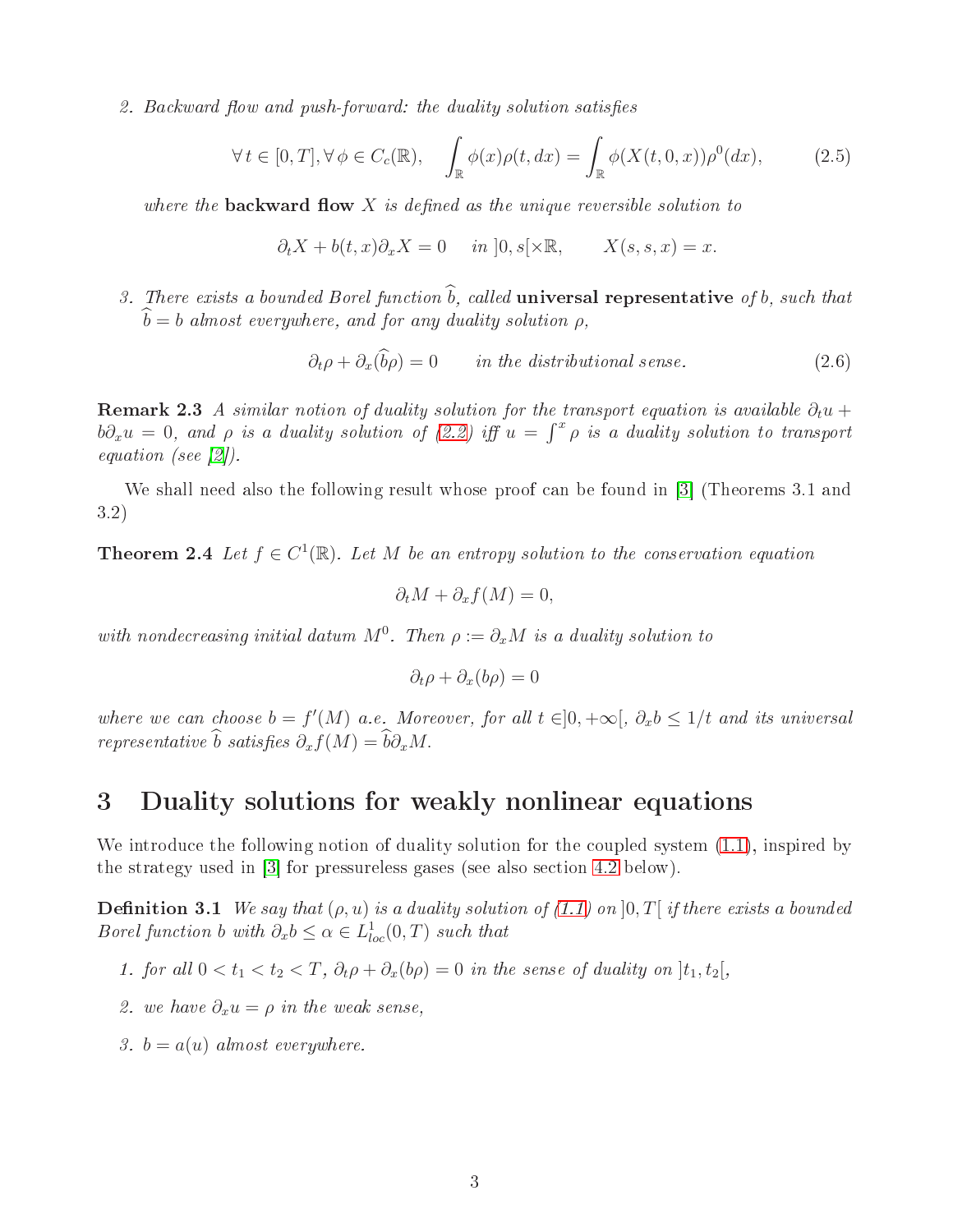We underline at once the fact that this definition does not lead to uniqueness as it stands. Indeed, assume that a is a non-increasing  $C^1$  function on  $\mathbb R$  and take for initial data  $\rho^0 = \delta_{x_0}$ , a Dirac measure in  $x_0 \in \mathbb{R}$ . Looking for a solution as a Dirac mass  $\delta_{x_1(t)}$ , thanks to Remark [2.3](#page-2-0) we solve the transport equation with coefficient  $a(H(x - x_1(t)))$ , where H denotes the Heaviside function. Then  $(\delta_{x_1(t)}, H(x-x_1(t)))$  is a duality solution of [\(1.1\)](#page-0-0) in the sense of Definition [3.1,](#page-2-1) provided that  $x_1(0) = x_0$  and that the admissibility condition  $a(1) < x'_1(t) < a(0)$  holds. Thus we have an infinite family of duality solutions.

Therefore the main result of this note is to explain how a more precise description of the product  $b\rho$  in the scalar conservation equation allows to recover uniqueness. It is actually given in a very naive way by writing  $a(u)\rho = a(u)\partial_x u = \partial_x A(u)$ , where A is an antiderivative of a. This choice can be justified in a more rigourous way when the system  $(1.1)$  is obtained as the hydrodynamic limit of a kinetic system, as it is the case both in  $|6|$  and  $|7|$ . It turns out that the previous formal computation is correct at the kinetic level, so that the flux  $J_{\varepsilon} := \int \xi f_{\varepsilon}(\xi) d\xi$ , where  $f_{\varepsilon}$  is the distribution function of particles, actually converges to  $J = \partial_x A(u)$ , which defines the flux of the conservation equation. The point now is to justify that this can be used to solve the onservation equation in the duality sense.

<span id="page-3-1"></span>**Theorem 3.2** Let  $\rho^0 \in M_{loc}(\mathbb{R})$ ,  $\rho^0 \geq 0$ . There exists a unique duality solution  $(\rho, u)$  to the non local interaction equation [\(1.1\)](#page-0-0) in the sense of Definition [3.1,](#page-2-1) which satisfies  $\widehat{b}\rho = \partial_x(A(u))$ where A is an antiderivative of a.

Moreover, if a is a non-increasing function (i.e. in the attractive case), there exists a flow associated to  $a(u)$ , in other words, there exists a Lipschitz function X such that  $\rho(t) = X(t)_{\#}\rho^0$ .

**Proof.** Let us denote by  $u$  the entropy solution of equation

<span id="page-3-0"></span>
$$
\partial_t u + \partial_x A(u) = 0,\t\t(3.7)
$$

with initial data  $u^0 := \int^x \rho^0(dx)$ . From Theorem [2.4,](#page-2-2)  $\rho := \partial_x u$  is a duality solution of  $\partial_t \rho$  +  $\partial_x(b\rho) = 0$  where we can choose  $b = a(u)$  almost everywhere and it is the unique solution satisfying  $\hat{b}\rho = \partial_x A(u)$ . Indeed if we have two such nonnegative solutions  $\rho_1 = \partial_x u_1$  and  $\rho_2 = \partial_x u_2$ , then  $u_1$  and  $u_2$  are monotonous solutions of [\(3.7\)](#page-3-0). Thus they are entropy solutions of this scalar equation and  $u_1 = u_2$ .

In the attractive case, the entropy solution u is nondecreasing. Therefore  $\rho := \partial_x u$  is nonnegative and  $\partial_x a(u) = a'(u)\partial_x u \leq 0$  since in the attractive case a is non-increasing. Thus the velocity field  $a(u)$  satisfies the OSL condition [\(2.3\)](#page-1-2) and from Theorem [2.2](#page-1-3) *(ii)* there exist a backward flow X such that  $(2.5)$  is satisfied.

In the general case, we can apply the classical Oleinik entropy condition and get that  $\partial_x b \leq$ 1/t. Then the solution is defined on all  $]t_1, t_2[$  for  $0 < t_1 < t_2 < T$  and the flow cannot be defined up to 0.

#### 4 Examples

#### 4.1Positive hemotaxis

Equation  $(1.1)$  for a non-increasing function  $a$  can be obtained from a hydrodynamical limit of a kinetic model describing positive chemotaxis (see e.g.  $[5, 6]$  $[5, 6]$ ). Thus from Theorem [3.2,](#page-3-1) there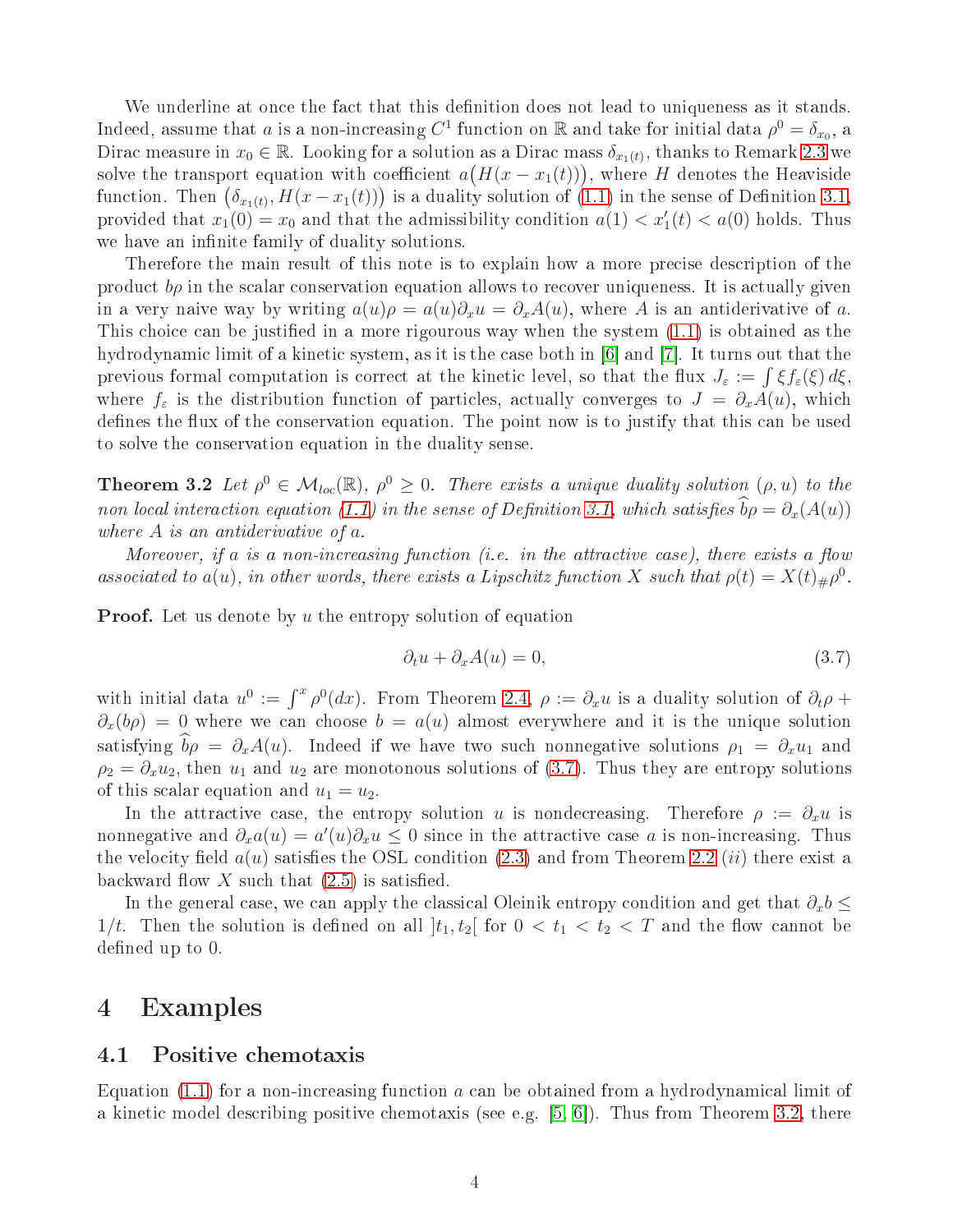exists a flow X such that  $\rho = X_{\#}\rho^0$ . Let us first come back to the example in subsection 3.1: we assume that a is a given non-increasing  $C^1$  function and take  $\rho^0 = \delta_{x_0}$ . Then we solve the Riemann problem

$$
\partial_t u + \partial_x A(u) = 0, \qquad u(t = 0, x) = H(x - x_0),
$$

where A is a concave function. Then the entropy solution is given by  $u(t, x) = H(x - x_1(t))$ where the Rankine-Hugoniot condition implies  $x'_1$  $I_1'(t) = A(1) - A(0)$ . Thus the unique duality solution in the sense of Theorem [3.2](#page-3-1) is given by  $(\rho, u) = (\delta_{x_1(t)}, H(x - x_1(t)))$  where  $x_1(t) =$  $x_0 + (A(1) - A(0))t$ .

On the other hand, if we look for a solution in the form  $\rho(t) = \delta_{x_1(t)}$ , then  $u(t,x)$  $H(x - x_1(t))$ . Integrating equation [\(2.6\)](#page-2-4) we get that  $\widehat{b}\rho = -\partial_t u = x_1'$  $T_1(t)\delta_{x_1(t)}$ . By deriving in the distribution sense  $A(u)$ , we get that the definition of the product in Theorem [3.2](#page-3-1)  $\hat{b}\rho =$  $\partial_x A(u)$  is satisfied if and only if  $x_1'$  $I_1(t) = A(1) - A(0)$ , thus we recover the Rankine-Hugoniot condition. Hence the definition of the product allows to select one solution among those found in subsection 3.1. It gives more generally the dynamic of aggregates, which are modelled by a sum of Dirac masses  $\rho^0 = \sum m_i \delta_{x_i}$ . A similar computation gives the velocity  $x_i'$  $\zeta_i(t) = (A(\sum^i m_j) A(\sum_{i=1}^{i-1} m_i) / m_i$ . Notice that the velocity of each aggregate is defined by a local equation, despite the fact that the initial equation is non local. In the particular case where  $A$  is strictly concave, aggregates collapse in finite time.

#### <span id="page-4-0"></span>4.2High field limit of Vlasov–Poisson–Fokker–Planck

In [7], the authors prove that solutions to the Vlasov–Poisson–Fokker–Planck system converge in the high field limit to solutions of [\(1.1\)](#page-0-0) where  $a(u) = u$  in the repulsive case and  $a(u) = -u$ in the attractive case. To do so, the authors define a weak product  $\rho u$ , which can be proved to coincide with the one used here. Applying Theorem [3.2](#page-3-1) we can recover the result stated in Theorem 2 of  $[7]$ : there exists a unique global in time solution of  $(1.1)$  in the distribution sense such that the product  $\rho u = \pm u^2/2$ . Moreover, in the attractive case, there exists a flow X such that  $\rho = X_{\#}\rho^0$ , and the dynamics of aggregates is similar to the one of chemotaxis. In the general case, the Oleinik entropy condition gives that  $\rho \leq 1/t$ . Finally, we notice that the result of [7] has been extended in two dimensions by Poupaud in [8] by using defect measures to define the product of  $\rho$  by u. However, there is no uniqueness of solutions.

To conclude, we focus on the connection between pressureless gases and the Vlasov–Poisson– Fokker–Planck limit which is mentioned in [7]. The pressureless gases system reads

<span id="page-4-1"></span>
$$
\partial_t \rho + \partial_x(\rho v) = 0, \qquad \partial_t(\rho v) + \partial_x(\rho v^2) = 0.
$$
\n(4.8)

Bouchut and James in [3] introduced the notion of duality solution to [\(4.8\)](#page-4-1):

**Definition 4.1** We say that a couple  $(\rho, q)$ ,  $\rho, q \in C([0, T]; \mathcal{M}_{loc}(\mathbb{R}))$ ,  $\rho \geq 0$ , is a duality solution to [\(4.8\)](#page-4-1) if there exists  $b \in L^{\infty}(]0,T[\times \mathbb{R})$  and  $\alpha \in L^{1}_{loc}(]0,T[)$  satisfying  $\partial_{x}b \leq \alpha$  in  $]0,T[ \times \mathbb{R}$  such that

1. For all  $0 < t_1 < t_2 < T$ , we have in the sense of duality on  $]t_1, t_2[ \times \mathbb{R}$ 

<span id="page-4-2"></span>
$$
\partial_t \rho + \partial_x (b\rho) = 0, \qquad \partial_t q + \partial_x (bq) = 0;
$$

2.  $\widehat{b}\rho = q$ .